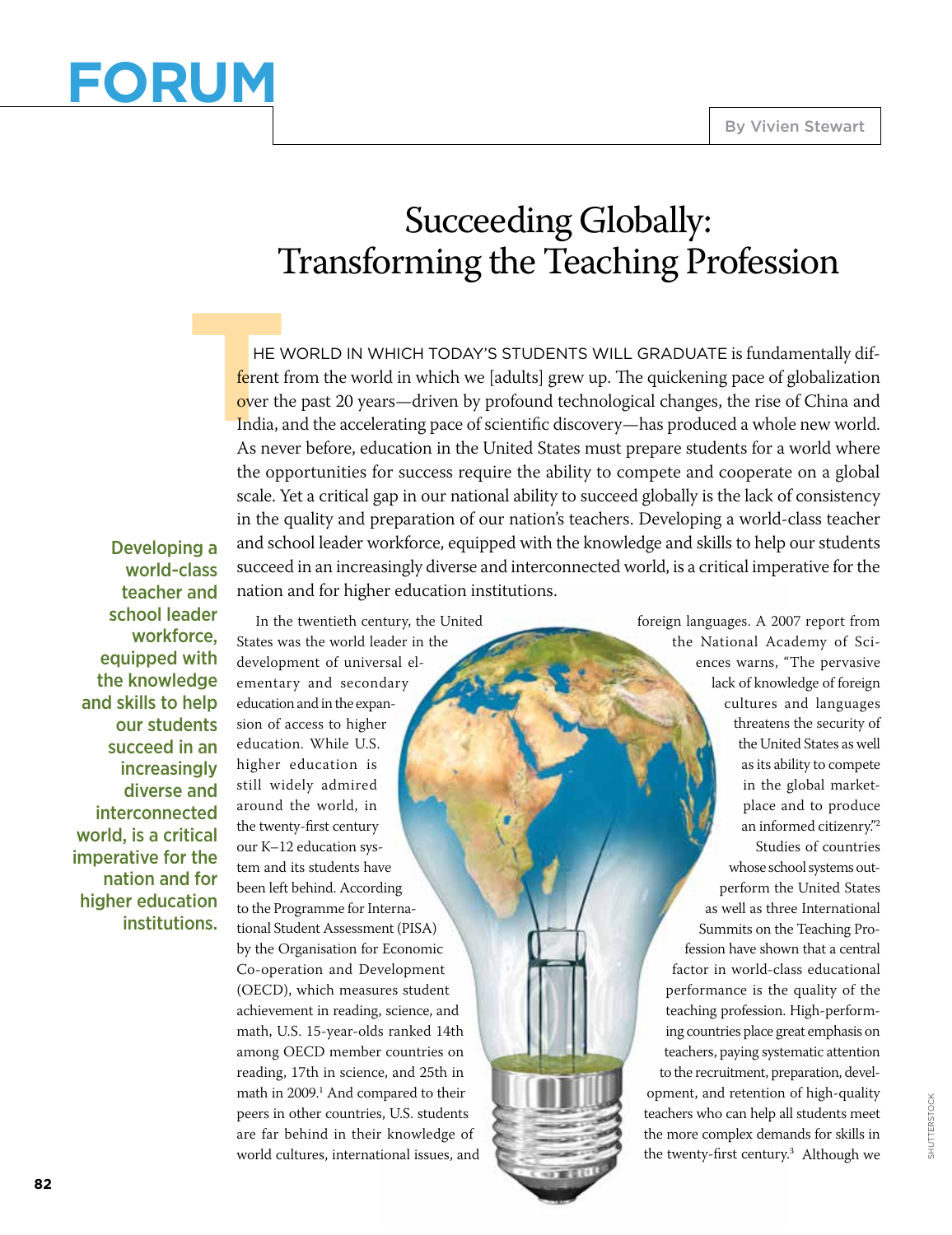can't predict with certainty what skills the rapidly changing economies and societies of the twenty-first century will require, certain elements are clear. They will be: (1) science and technology-based, requiring scientific and technological literacy; (2) globally interdependent so that global knowledge and skills become a core competence; (3) demographically diverse so that cross-cultural understanding and communication are critical; (4) innovation-driven, placing a premium on creativity and learning how to learn; and (5) resource-challenged, in need of critical thinking about sustainability.

There is growing awareness among both policymakers and parents of the need to make our schools world-class, as well as increasing interest among schools in becoming more globally oriented. But it will not happen unless we transform the teaching profession. Despite intense attention to internationalization within higher education institutions, the preparation of teachers is typically among the least internationalized functions of U.S. college and university campuses.

### **What Higher Education Institutions Can Do**

Helping the next generation of students to succeed in today's global context is a tremendous challenge that will require the attention of the whole university. Universities urgently need to address the goal of developing a world-class teaching profession through two strategies—learning from international best practices and increasing the global competencies of teachers.

### *Learning from international best practices*

Elementary and secondary education systems that outperform the United States are in different parts of the world and have different organizational structures and cultural and political contexts, but they all put a central focus on developing the highest quality teaching profession. The highest performing countries do a much better job than others of recruiting students from the top half of the academic talent pool to go into teaching, preparing them well, providing professional

development, and mentoring to all new teachers so that they can be effective and retaining them in the profession. Whereas in too many places in the United States, teacher education programs have low admissions standards, are rated poorly by teachers for the preparation they provide, and their graduates do not stay in the profession.

### Universities urgently need to address the goal of developing a world-class teaching profession through two strategies—learning from international best practices and increasing the global competencies of teachers.

To be sure, higher education institutions are not solely responsible for all aspects of the teaching profession. School districts, state governments, and teacher unions all play roles in issues like certification, compensation, working conditions, and career development, for example. But higher education institutions can play a critical role in establishing higher standards of entry into teacher preparation—raising the quality of preparation programs to attract able students, and prepare them adequately for the challenges of today's diverse learning environments and the new skills needed for a globalized and digital world; and collaborating with school systems to get feedback on the success of their graduates.

Teacher preparation programs that meet current international standards of best practice, for example, have: (1) clear, internationally benchmarked standards and accountability for what their graduates should know and be able to do; (2) more emphasis right from the start on guided practice in classroom settings; (3) greater capacity by teachers in using inquiry and problem-solving methods and in incorporating information and communication technologies; (4) greater facility by teachers in using assessment and data to guide instruction; (5) greater understanding of local and global diversity; and (6) research and diagnostic skills to solve classroom problems based on evidence.

Higher education's school leadership programs also need to become more rigorous and internationally benchmarked. Most countries today are devolving more authority to schools to meet their increasingly ambitious educational goals for students. Hence, their universities are replacing their old school administration programs (whose quality and relevance in the United States have been criticized in innumerable studies) with programs that redefine the leadership responsibilities of their graduates as those most closely linked to improved student outcomes. These include setting strategic direction and using data to drive progress; developing and evaluating teachers; resource allocation to focus all activities on learning; and partnering with other institutions to ensure the development of the whole child.<sup>4</sup> Close collaboration between universities and schools is also essential to the recruitment of potential school leaders and to provide adequate clinical training and mentorship to new principals. School leaders are a relatively small but pivotal group in moving schools toward higher achievement and in retaining effective teachers, so an investment in producing effective school leaders can yield a high rate of return.

Just as schools of business, engineering, medicine, law, and public health follow international as well as domestic developments in their fields, learning from other countries as well as sharing the best U.S. experience with international colleagues, so do universities need to ensure that their colleges of education redesign their teacher and school leadership programs for the twenty-first century, informed by the world's best practices.

### *Increasing the global competencies of teachers*

Few teachers today are prepared with the knowledge and skills to educate students for the new global reality. To facilitate their students' learning, teachers themselves need to become globally competent individuals, defined by a task force of the Council of Chief State School Officers and Asia Society as those who "have the knowledge and skills to investigate the world beyond their immediate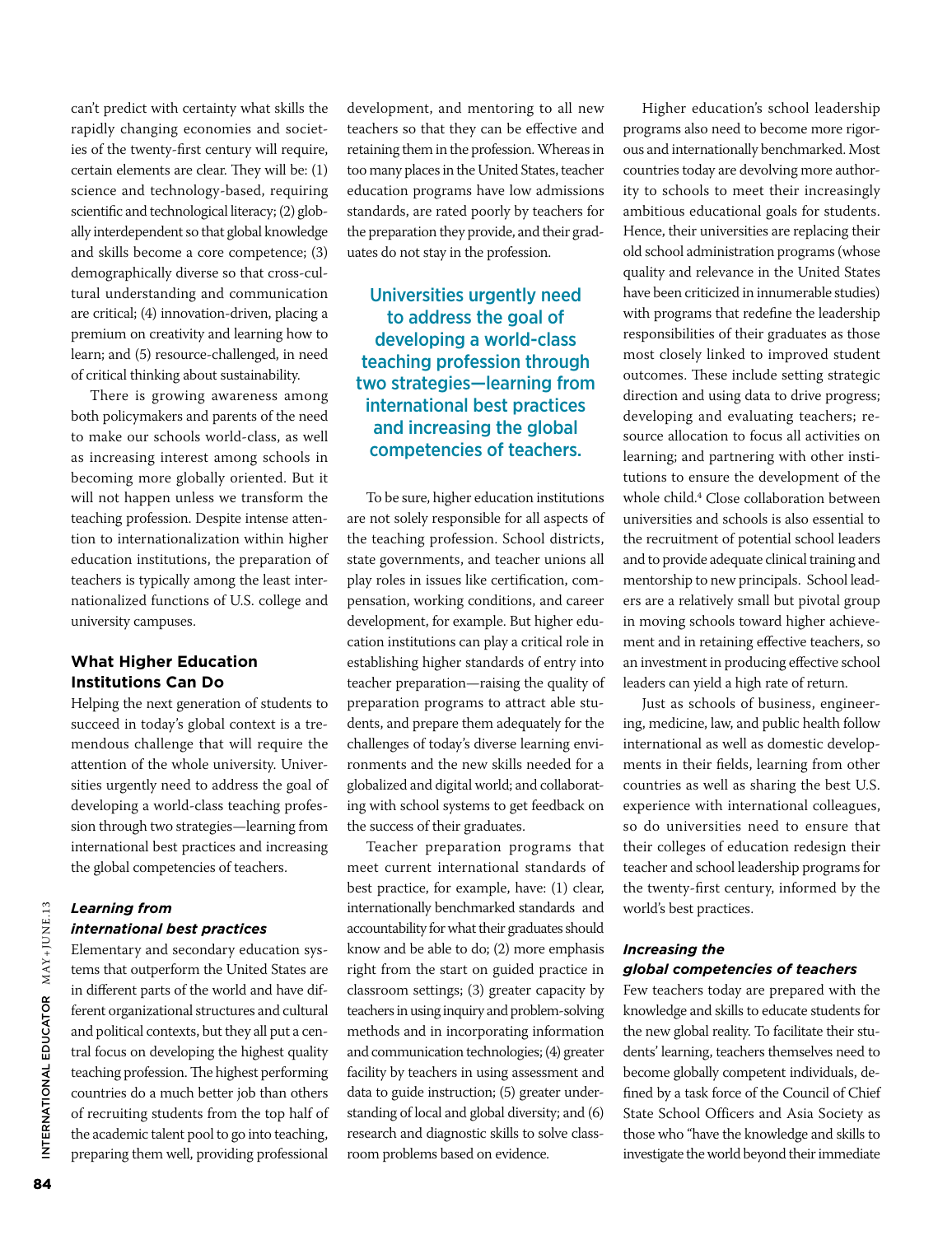environment, recognize their own and others perspectives, communicate ideas effectively with diverse audiences, and translate their ideas into appropriate actions."<sup>5</sup> In short, global competencies are "twenty-first century skills applied to the world." Yet too few teachers today have much knowledge of the

world beyond our borders, speak a second language, or participate in education abroad programs. Some institutions have developed international activities aimed at prospective teachers, but these remain isolated events rather than part of an overall strategy to promote their graduates' global competence.

## **Advertiser's** Index

#### **International Educator** | **MAY+JUNE.2013**

| AIG Accident<br>and Health inside back cover                          |                                                      |
|-----------------------------------------------------------------------|------------------------------------------------------|
| <b>American Consortium</b>                                            |                                                      |
| of Universities  19                                                   | Ingle international49                                |
| American University in Cairo  14                                      | Internship Desk-India 75                             |
| American University of Rome  65                                       | Internship Desk-Chicago81                            |
| Arizona State University                                              |                                                      |
| (American English & Culture<br>Program)59                             | Lesley University 69                                 |
| <b>Ascension Benefits</b>                                             | Monterey Institute                                   |
| & Insurance Solutions. 55                                             | of International Studies 23                          |
| <b>Association of International</b><br>Credential Evaluators (AICE)43 | N&N Chopra Consultants Ltd85                         |
| Bulgarian-American Fulbright                                          | Nanyang                                              |
|                                                                       | Technological University 8-9                         |
| Cambridge English Advanced 3                                          | Northern Virginia<br>Community College  77           |
| CEA Global Education11                                                | ProMexico 30-31                                      |
| <b>Center for Study Abroad</b>                                        | Ritsumeikan Asia Pacific                             |
| CEPA Europe 28                                                        | University (APU) 13                                  |
| Chuo University,                                                      | SIT Study Abroad/                                    |
| International Center  67                                              | SIT Graduate Institute 18                            |
| City University of Hong Kong 73                                       | Stylus Publishing, LLC 20                            |
| Cleveland State University-ESL80                                      | Sunapsis/Indiana University 16                       |
| College Week Live 71                                                  | <b>Syracuse University</b>                           |
| College Year in Athens28                                              | (English Language Institute)  75                     |
| Compass Benefits Group  41                                            | <b>UnitedHealthCare</b>                              |
| Cuba Education Tours 63                                               | Student Resources 51                                 |
| <b>ELS Educational</b><br>Services back cover                         | Universidad Iberoamericana83                         |
| ETS-TOEFL inside front cover                                          | University of California,<br>San Diego International |
|                                                                       |                                                      |
| Fragomen, Del Rey,<br>Bernsen, and Loewy 27                           | University of Duesto 63                              |
| Gateway WorldMed 29                                                   | University of Minnesota-                             |
| Go Study57                                                            | <b>Global Programs and</b><br>Strategy Alliance64    |
|                                                                       | University of Western Australia79                    |
|                                                                       | <b>USAC: University</b>                              |
| HTH Worldwide17                                                       | Studies Abroad Consortium 74                         |

Over the last few years, a number of institutions have made more comprehensive and strategic efforts to internationalize their teacher education programs. Lessons from these pioneering institutions, as described in the Longview Foundation report on *Teacher Preparation for the Global Age*, suggest that teacher preparation programs should be revised to ensure that:

■ The institution's strategic vision includes global competence as a priority for teacher preparation, and standards and mechanisms are established to ensure that all activities align with that vision.

■ Admission to teacher education programs requires that students take courses in their freshman and sophomore years that help each prospective teacher to develop knowledge of at least one world region, culture, or global issue and some facility in a language other than English.

■ Professional education and pedagogy courses are infused with a global perspective to enable future teachers to address the global dimensions of their subject.

■ An in-depth cross-cultural experience is required for every pre-service teacher through study or student teaching in another country and/or service-learning or student teaching in a multicultural community or globally focused school in the United States. Partnerships with other U.S. institutions that have education abroad programs or with international partner institutions are useful in creating such opportunities.

■ Incentives are provided for faculty development such as fellowships to modify or pilot courses, small travel grants for research activities abroad that are tied to the institution's strategic plan and are integrated back into the college, or through taking global activities into account in applications for promotion and tenure.

■ Programs for prospective world language teachers are modernized to include research-based language pedagogy and to prepare more teachers for languages for which there is growing demand, such as Chinese.

■ Data are collected to assess the impact of these global learning opportunities on teachers and teaching.<sup>6</sup>